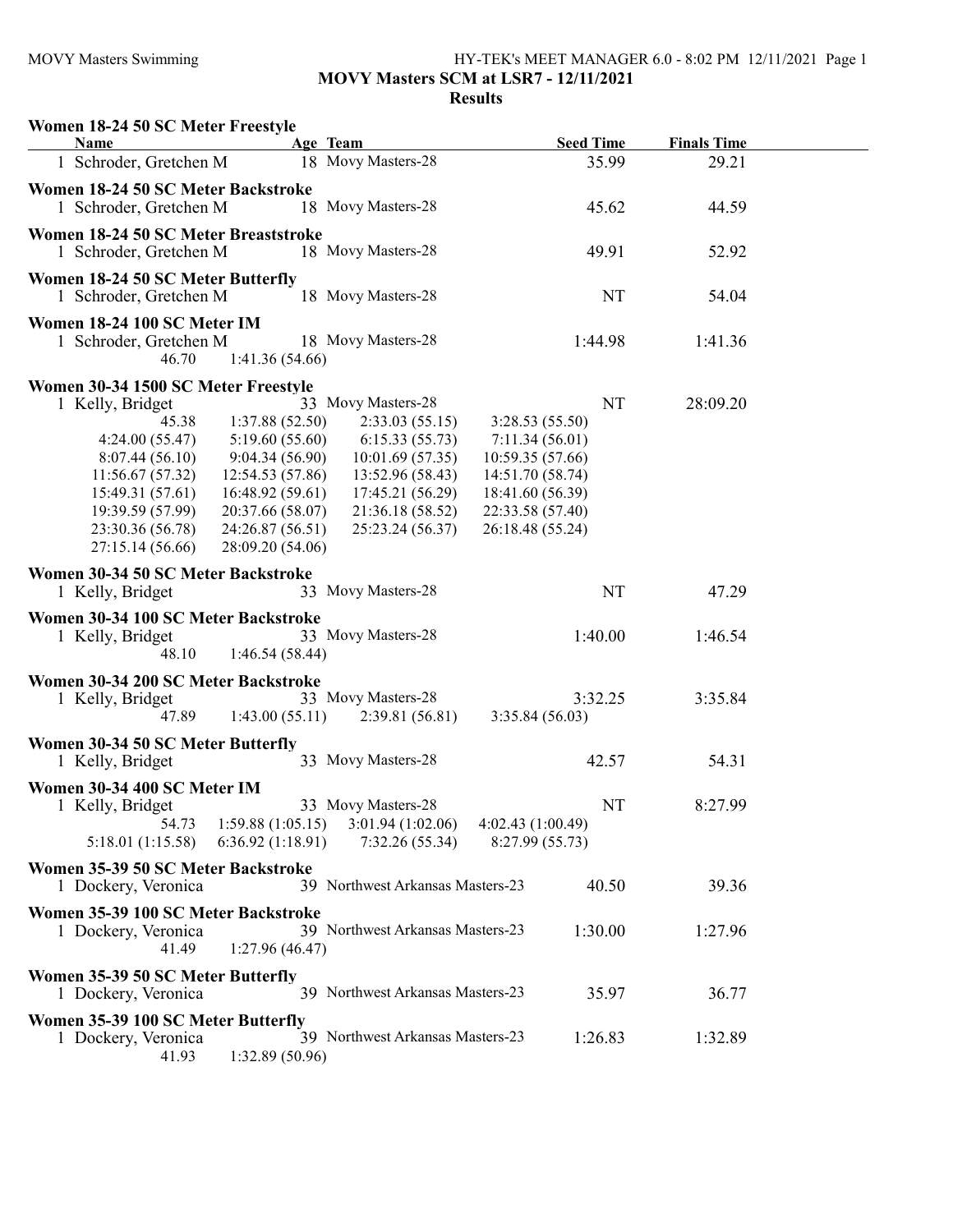| Women 35-39 100 SC Meter IM<br>1 Dockery, Veronica<br>37.55                                                                                                                                            | 1:26.57(49.02)                                                                                                                                           | 39 Northwest Arkansas Masters-23                                                                                                                            | 1:30.00                                                                                                                                          | 1:26.57  |
|--------------------------------------------------------------------------------------------------------------------------------------------------------------------------------------------------------|----------------------------------------------------------------------------------------------------------------------------------------------------------|-------------------------------------------------------------------------------------------------------------------------------------------------------------|--------------------------------------------------------------------------------------------------------------------------------------------------|----------|
| Women 40-44 50 SC Meter Freestyle<br>1 Furkin, Susan                                                                                                                                                   |                                                                                                                                                          | 40 St. Louis Area Masters-22                                                                                                                                | 31.99                                                                                                                                            | 32.01    |
| Women 40-44 50 SC Meter Backstroke<br>1 Furkin, Susan                                                                                                                                                  |                                                                                                                                                          | 40 St. Louis Area Masters-22                                                                                                                                | 39.99                                                                                                                                            | 38.03    |
| Women 40-44 50 SC Meter Breaststroke<br>1 Furkin, Susan                                                                                                                                                |                                                                                                                                                          | 40 St. Louis Area Masters-22                                                                                                                                | 41.11                                                                                                                                            | 40.74    |
| Women 40-44 100 SC Meter Breaststroke<br>1 Furkin, Susan<br>42.72                                                                                                                                      | 1:28.45(45.73)                                                                                                                                           | 40 St. Louis Area Masters-22                                                                                                                                | 1:29.10                                                                                                                                          | 1:28.45  |
| Women 40-44 100 SC Meter IM<br>1 Furkin, Susan<br>37.91                                                                                                                                                | 1:20.36(42.45)                                                                                                                                           | 40 St. Louis Area Masters-22                                                                                                                                | 1:22.14                                                                                                                                          | 1:20.36  |
| Women 45-49 100 SC Meter Freestyle<br>1 Attig, Jennifer<br>37.55                                                                                                                                       | 1:17.13(39.58)                                                                                                                                           | 47 Movy Masters-28                                                                                                                                          | 1:12.70                                                                                                                                          | 1:17.13  |
| Women 45-49 200 SC Meter Freestyle<br>1 Attig, Jennifer<br>39.46                                                                                                                                       | 1:22.79(43.33)                                                                                                                                           | 47 Movy Masters-28<br>2:07.29(44.50)                                                                                                                        | 2:36.50<br>2:51.21 (43.92)                                                                                                                       | 2:51.21  |
| Women 45-49 1500 SC Meter Freestyle<br>1 Banner, Sara<br>49.34<br>4:30.05(54.41)<br>8:11.66 (56.61)<br>11:55.77(55.97)<br>15:38.63 (55.86)<br>19:24.34 (58.12)<br>23:07.28 (55.95)<br>26:53.44 (58.24) | 1:44.05(54.71)<br>5:25.84 (55.79)<br>9:07.64 (55.98)<br>12:51.23 (55.46)<br>16:34.36 (55.73)<br>20:19.95 (55.61)<br>24:03.70 (56.42)<br>27:47.26 (53.82) | 45 Movy Masters-28<br>2:38.98 (54.93)<br>6:19.75(53.91)<br>10:03.56 (55.92)<br>13:47.78 (56.55)<br>17:29.96 (55.60)<br>21:16.38 (56.43)<br>24:59.12 (55.42) | 29:06.88<br>3:35.64(56.66)<br>7:15.05(55.30)<br>10:59.80 (56.24)<br>14:42.77 (54.99)<br>18:26.22 (56.26)<br>22:11.33 (54.95)<br>25:55.20 (56.08) | 27:47.26 |
| Women 45-49 50 SC Meter Backstroke<br>1 Attig, Jennifer                                                                                                                                                |                                                                                                                                                          | 47 Movy Masters-28                                                                                                                                          | 37.50                                                                                                                                            | 39.58    |
| Women 45-49 200 SC Meter Backstroke<br>1 Banner, Sara                                                                                                                                                  | 1:52.89()                                                                                                                                                | 45 Movy Masters-28<br>2:50.96(58.07)                                                                                                                        | 5:00.00<br>3:47.90 (56.94)                                                                                                                       | 3:47.90  |
| Women 45-49 200 SC Meter Breaststroke<br>1 Banner, Sara<br>1:03.09                                                                                                                                     |                                                                                                                                                          | 45 Movy Masters-28<br>$2:11.76(1:08.67)$ $3:18.87(1:07.11)$                                                                                                 | 4:11.43<br>4:26.59(1:07.72)                                                                                                                      | 4:26.59  |
| Women 45-49 200 SC Meter Butterfly<br>1 Banner, Sara<br>53.27                                                                                                                                          | 1:55.73(1:02.46)                                                                                                                                         | 45 Movy Masters-28<br>3:00.50(1:04.77)                                                                                                                      | 5:00.00<br>4:04.43(1:03.93)                                                                                                                      | 4:04.43  |
| Women 45-49 100 SC Meter IM<br>1 Attig, Jennifer<br>43.04                                                                                                                                              | 1:28.20(45.16)                                                                                                                                           | 47 Movy Masters-28                                                                                                                                          | 1:25.03                                                                                                                                          | 1:28.20  |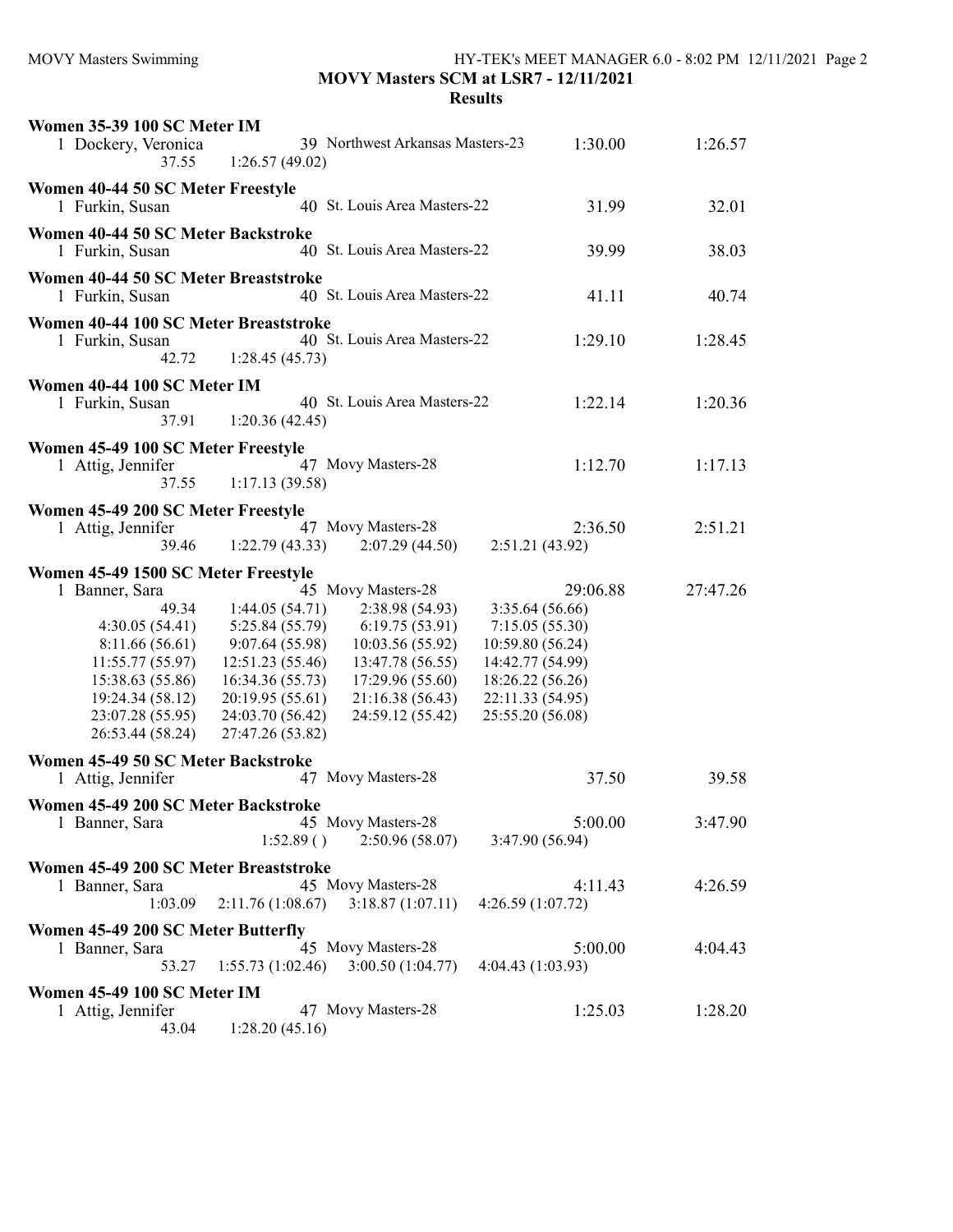## MOVY Masters Swimming HY-TEK's MEET MANAGER 6.0 - 8:02 PM 12/11/2021 Page 3 MOVY Masters SCM at LSR7 - 12/11/2021 Results

| Women 45-49 400 SC Meter IM                              |                                   |                    |                 |         |
|----------------------------------------------------------|-----------------------------------|--------------------|-----------------|---------|
| 1 Attig, Jennifer                                        |                                   | 47 Movy Masters-28 | 6:50.30         | 6:45.24 |
|                                                          | $43.61 \qquad 1:33.71(50.10)$     | 2:27.81 (54.10)    | 3:18.85(51.04)  |         |
| 4:16.13(57.28)                                           | 5:14.48(58.35)                    | 6:01.07(46.59)     | 6:45.24(44.17)  |         |
| Women 50-54 50 SC Meter Freestyle                        |                                   |                    |                 |         |
| 1 Elsener, Lisa                                          |                                   | 52 Movy Masters-28 | 36.40           | 29.71   |
| 2 Strobel, Heather                                       |                                   | 52 Movy Masters-28 | 37.42           | 32.01   |
| Women 50-54 100 SC Meter Freestyle                       |                                   |                    |                 |         |
| 1 Strobel, Heather                                       |                                   | 52 Movy Masters-28 | 1:26.72         | 1:26.92 |
| 42.32                                                    | 1:26.92(44.60)                    |                    |                 |         |
| 2 Rezek, Stacy                                           |                                   | 53 Movy Masters-28 | NT              | 1:39.59 |
| Women 50-54 200 SC Meter Freestyle                       |                                   |                    |                 |         |
| 1 Rezek, Stacy                                           |                                   | 53 Movy Masters-28 | <b>NT</b>       | 3:40.38 |
| 48.22                                                    | 1:43.77(55.55)                    | 2:43.61(59.84)     | 3:40.38 (56.77) |         |
|                                                          |                                   |                    |                 |         |
| Women 50-54 50 SC Meter Backstroke<br>1 Strobel, Heather |                                   | 52 Movy Masters-28 | 44.69           | 43.03   |
|                                                          |                                   |                    |                 |         |
| Women 50-54 100 SC Meter Backstroke                      |                                   |                    |                 |         |
| 1 Strobel, Heather                                       |                                   | 52 Movy Masters-28 | 1:35.62         | 1:35.36 |
| 47.17                                                    | 1:35.36(48.19)                    |                    |                 |         |
| Women 50-54 100 SC Meter Butterfly                       |                                   |                    |                 |         |
| 1 Elsener, Lisa                                          |                                   | 52 Movy Masters-28 | 1:30.00         | 1:54.81 |
|                                                          | 51.78 1:54.81 (1:03.03)           |                    |                 |         |
| Women 55-59 50 SC Meter Freestyle                        |                                   |                    |                 |         |
| 1 Sanchez, Chablis                                       |                                   | 55 Movy Masters-28 | 36.00           | 32.19   |
| 2 Huettner, Heather                                      | 56 Movy Masters-28                |                    | 33.33           | 34.26   |
| Women 55-59 100 SC Meter Freestyle                       |                                   |                    |                 |         |
| 1 Huettner, Heather                                      |                                   | 56 Movy Masters-28 | 1:20.60         | 1:18.59 |
| 37.51                                                    | 1:18.59(41.08)                    |                    |                 |         |
| Women 55-59 200 SC Meter Freestyle                       |                                   |                    |                 |         |
| 1 Avery, Michele                                         |                                   | 57 Movy Masters-28 | 3:05.40         | 2:56.76 |
| 40.41                                                    | 1:24.32(43.91)                    | 2:11.12(46.80)     | 2:56.76(45.64)  |         |
| 2 Sanchez, Chablis                                       |                                   | 55 Movy Masters-28 | 3:30.00         | 3:10.51 |
| 41.54                                                    | $1:30.62(49.08)$ $2:21.07(50.45)$ |                    | 3:10.51(49.44)  |         |
| Women 55-59 400 SC Meter Freestyle                       |                                   |                    |                 |         |
| 1 Huettner, Heather                                      |                                   | 56 Movy Masters-28 | 6:27.04         | 5:53.33 |
| 38.75                                                    | 1:21.23(42.48)                    | 2:05.91(44.68)     | 2:51.02(45.11)  |         |
| 3:36.61(45.59)                                           | 4:22.71(46.10)                    | 5:08.92(46.21)     | 5:53.33(44.41)  |         |
| 2 Avery, Michele                                         |                                   | 57 Movy Masters-28 | 6:34.00         | 6:19.61 |
| 41.46                                                    | 1:25.58(44.12)                    | 2:12.05(46.47)     | 3:00.25(48.20)  |         |
| 3:49.60 (49.35)                                          | 4:39.37(49.77)                    | 5:29.95 (50.58)    | 6:19.61(49.66)  |         |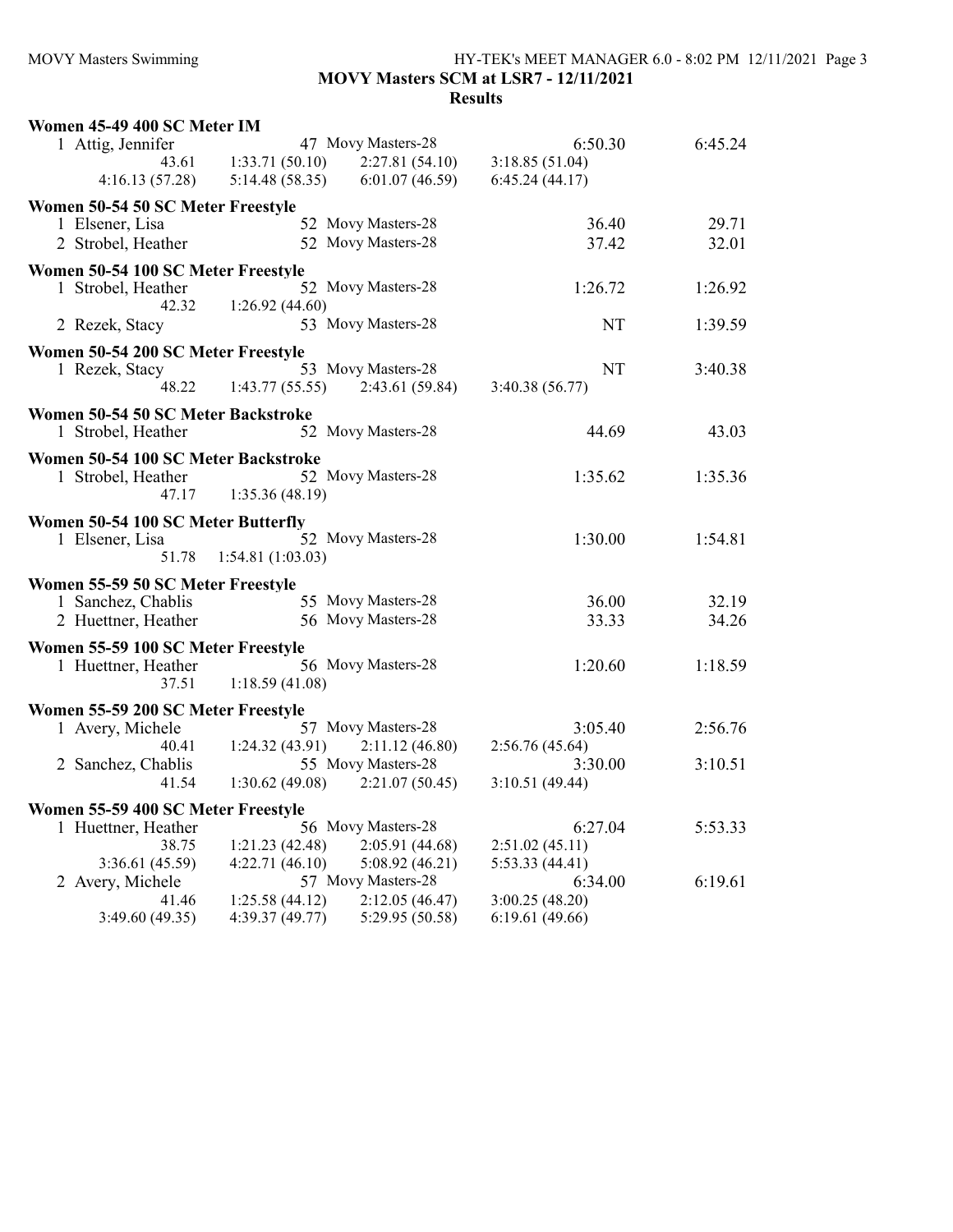## MOVY Masters Swimming HY-TEK's MEET MANAGER 6.0 - 8:02 PM 12/11/2021 Page 4 MOVY Masters SCM at LSR7 - 12/11/2021 Results

#### Women 55-59 1500 SC Meter Freestyle

| 1 Terzopoulos, Lori                   |                   | 55 Movy Masters-28           | 26:00.00         | 23:56.89 |
|---------------------------------------|-------------------|------------------------------|------------------|----------|
| 43.96                                 | 1:31.45(47.49)    | 2:21.10(49.65)               | 3:09.38 (48.28)  |          |
| 3:57.58(48.20)                        | 4:45.49 (47.91)   | 5:33.80 (48.31)              | 6:21.49(47.69)   |          |
| 7:09.21 (47.72)                       | 7:57.62(48.41)    | 8:45.69 (48.07)              | 9:34.32(48.63)   |          |
| 10:22.08 (47.76)                      | 11:11.40(49.32)   | 11:59.35(47.95)              | 12:48.12 (48.77) |          |
| 13:35.98 (47.86)                      | 14:24.53 (48.55)  | 15:12.53 (48.00)             | 16:00.14(47.61)  |          |
| 16:48.27(48.13)                       | 17:36.84 (48.57)  | 18:24.50 (47.66)             | 19:12.99 (48.49) |          |
| 20:00.56 (47.57)                      | 20:48.28 (47.72)  | 21:36.31 (48.03)             | 22:24.07 (47.76) |          |
| 23:11.80 (47.73)                      | 23:56.89 (45.09)  |                              |                  |          |
| 2 Sanchez, Chablis                    |                   | 55 Movy Masters-28           | 29:45.00         | 28:36.24 |
| 48.09                                 | 1:40.23(52.14)    | 2:36.02(55.79)               | 3:32.61 (56.59)  |          |
| 4:29.15(56.54)                        | 5:25.81 (56.66)   | 6:22.87(57.06)               | 7:21.25(58.38)   |          |
| 8:19.25(58.00)                        | 9:18.04(58.79)    | 10:15.60 (57.56)             | 11:13.77(58.17)  |          |
| 12:11.72 (57.95)                      | 13:09.86 (58.14)  | 14:07.83 (57.97)             | 15:05.44(57.61)  |          |
| 16:04.13 (58.69)                      | 17:02.81 (58.68)  | 18:00.68 (57.87)             | 18:59.25 (58.57) |          |
| 19:57.68 (58.43)                      | 20:55.66 (57.98)  | 21:54.61 (58.95)             | 22:52.67 (58.06) |          |
| 23:50.19 (57.52)                      | 24:48.64 (58.45)  | 25:46.86 (58.22)             | 26:44.88 (58.02) |          |
| 27:41.65 (56.77)                      | 28:36.24 (54.59)  |                              |                  |          |
|                                       |                   |                              |                  |          |
| Women 55-59 50 SC Meter Backstroke    |                   | 57 Movy Masters-28           | 46.50            |          |
| 1 Avery, Michele                      |                   |                              |                  | 43.73    |
| Women 55-59 100 SC Meter Backstroke   |                   |                              |                  |          |
| 1 Avery, Michele                      |                   | 57 Movy Masters-28           | NT               | 1:35.14  |
| 45.75                                 | 1:35.14(49.39)    |                              |                  |          |
| Women 55-59 100 SC Meter IM           |                   |                              |                  |          |
|                                       |                   | 56 Movy Masters-28           |                  |          |
| 1 Huettner, Heather                   |                   |                              | 1:27.78          | 1:28.23  |
| 41.39                                 | 1:28.23(46.84)    |                              |                  |          |
| 2 Sanchez, Chablis                    |                   | 55 Movy Masters-28           | 2:35.00          | 1:39.50  |
| 47.29                                 | 1:39.50(52.21)    |                              |                  |          |
| Women 55-59 400 SC Meter IM           |                   |                              |                  |          |
| 1 Terzopoulos, Lori                   |                   | 55 Movy Masters-28           | 8:00.00          | 7:20.80  |
| 41.89                                 | 1:32.54(50.65)    | 2:34.57(1:02.03)             | 3:33.99 (59.42)  |          |
| 4:38.87(1:04.88)                      | 5:43.79 (1:04.92) | 6:34.04(50.25)               | 7:20.80(46.76)   |          |
|                                       |                   |                              |                  |          |
| Women 60-64 400 SC Meter Freestyle    |                   |                              |                  |          |
| 1 Barkley, Maryanne                   |                   | 61 St. Louis Area Masters-22 | 6:05.60          | 5:57.06  |
| 40.14                                 | 1:23.91(43.77)    | 2:09.10(45.19)               | 2:54.95(45.85)   |          |
| 3:40.42(45.47)                        | 4:26.76(46.34)    | 5:12.03(45.27)               | 5:57.06 (45.03)  |          |
| Women 60-64 50 SC Meter Backstroke    |                   |                              |                  |          |
| 1 Barkley, Maryanne                   |                   | 61 St. Louis Area Masters-22 | 41.51            | 41.62    |
|                                       |                   |                              |                  |          |
| Women 60-64 100 SC Meter Backstroke   |                   |                              |                  |          |
| 1 Barkley, Maryanne                   |                   | 61 St. Louis Area Masters-22 | 1:33.08          | 1:31.56  |
| 43.99                                 | 1:31.56(47.57)    |                              |                  |          |
| Women 65-69 50 SC Meter Backstroke    |                   |                              |                  |          |
| 1 McGiverin, Teresa                   |                   | 65 Movy Masters-28           | 46.80            | 45.67    |
|                                       |                   |                              |                  |          |
| Women 65-69 50 SC Meter Breaststroke  |                   |                              |                  |          |
| 1 McGiverin, Teresa                   |                   | 65 Movy Masters-28           | 49.08            | 49.87    |
| Women 65-69 100 SC Meter Breaststroke |                   |                              |                  |          |
| 1 McGiverin, Teresa                   |                   | 65 Movy Masters-28           | 1:51.00          | 1:51.21  |
| 51.04                                 | 1:51.21(1:00.17)  |                              |                  |          |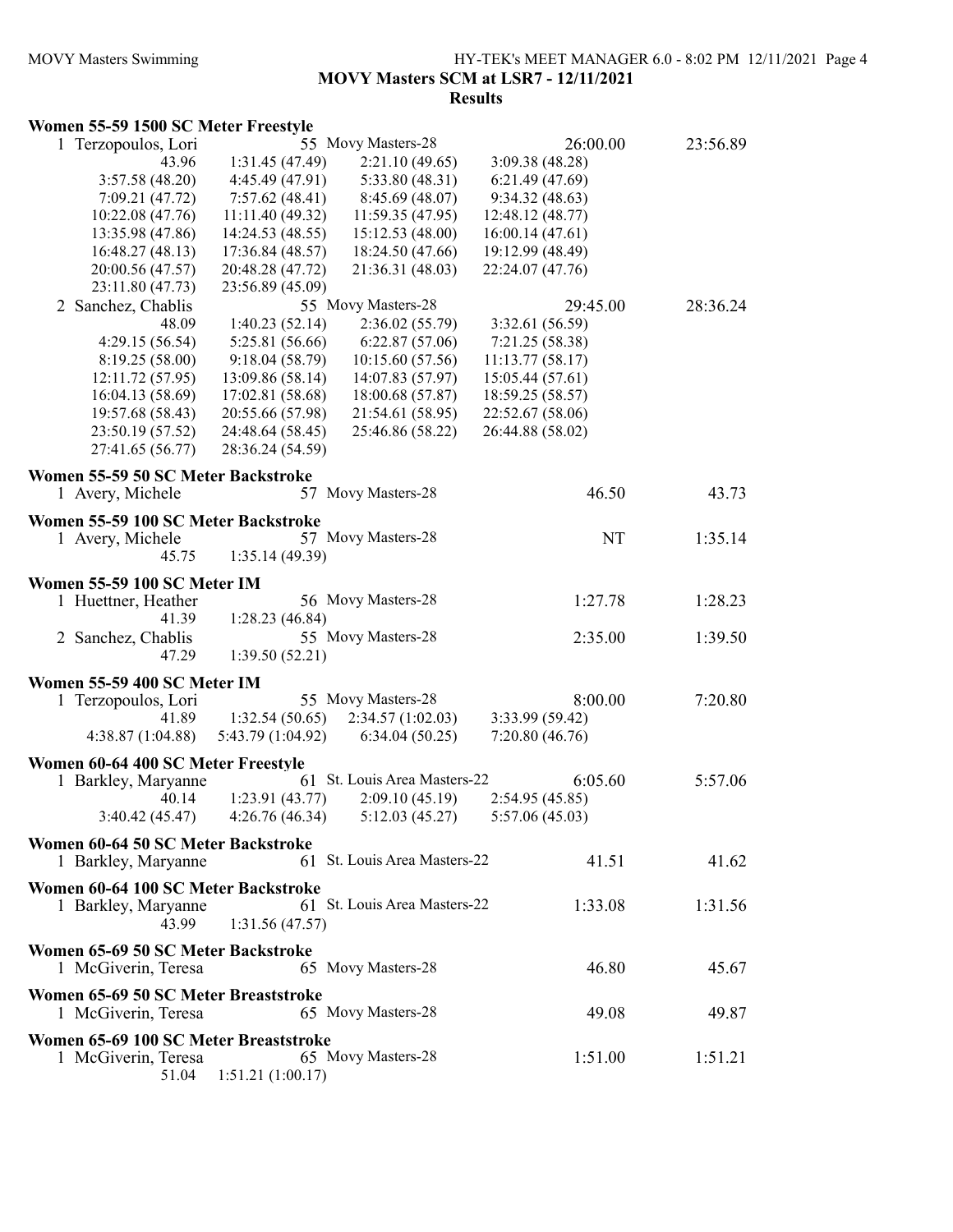# MOVY Masters Swimming HY-TEK's MEET MANAGER 6.0 - 8:02 PM 12/11/2021 Page 5 MOVY Masters SCM at LSR7 - 12/11/2021

| 7:46.74 |
|---------|
|         |
|         |
|         |
| 1:10.59 |
|         |
| 3:22.83 |
|         |
|         |
| 48.42   |
| 1:34.24 |
|         |
| 3:40.94 |
|         |
|         |
| 1:39.89 |
|         |
| 51.74   |
|         |
|         |
| 4:35.51 |
|         |
|         |
|         |
| 3:32.90 |
|         |
| 3:42.52 |
|         |
|         |
| 2:03.43 |
|         |
|         |
| 4:26.06 |
|         |
|         |
|         |
| 9:22.80 |
|         |
|         |
| 1:02.82 |
|         |
|         |
|         |
| 31.13   |
| 1:10.97 |
|         |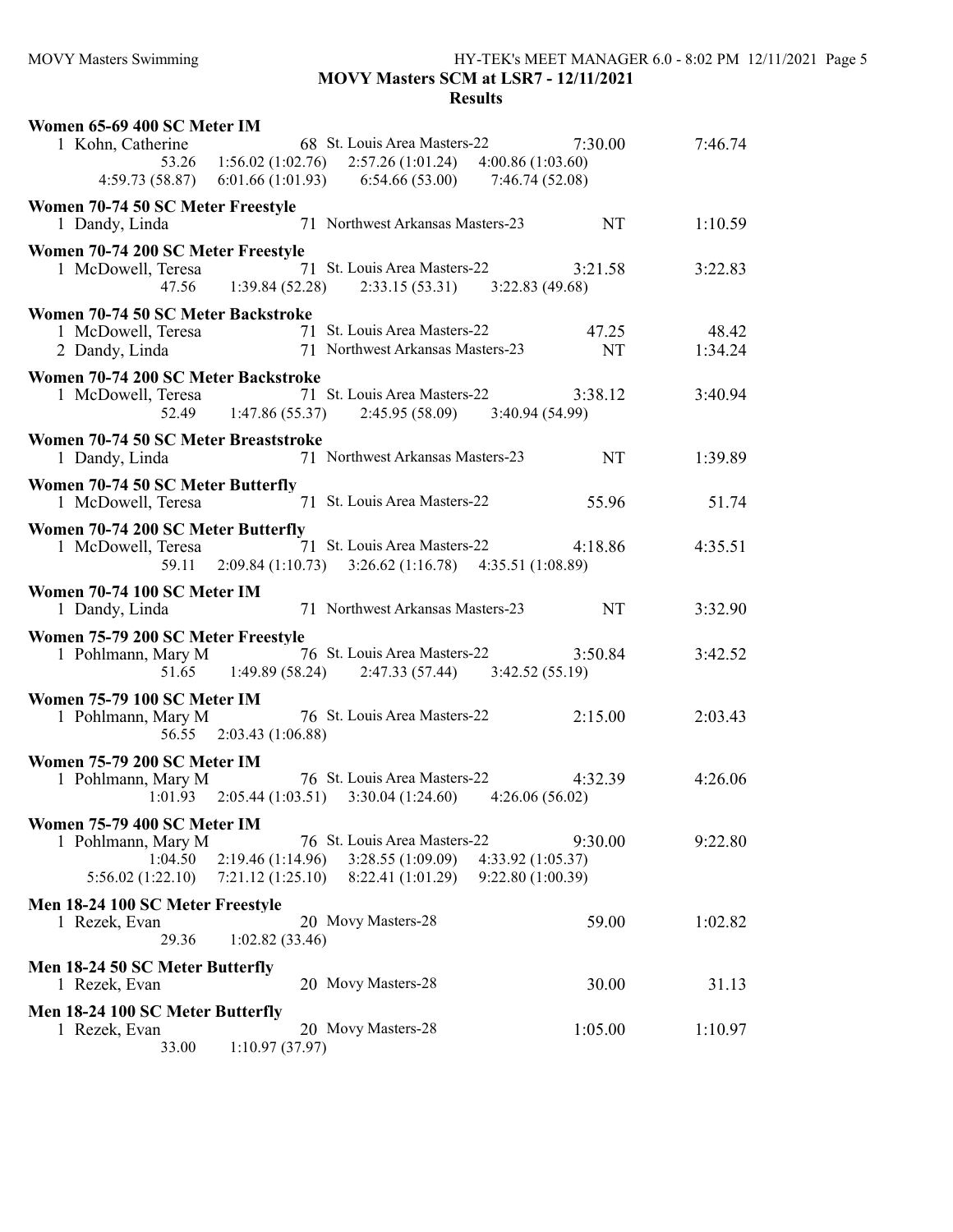| <b>MOVY Masters Swimming</b>              | HY-TEK's MEET MANAGER 6.0 - 8:02 PM 12/11/2021 Page 6<br>MOVY Masters SCM at LSR7 - 12/11/2021<br><b>Results</b> |                 |         |  |
|-------------------------------------------|------------------------------------------------------------------------------------------------------------------|-----------------|---------|--|
| Men 25-29 50 SC Meter Freestyle           |                                                                                                                  |                 |         |  |
| 1 Lyle, Jesse                             | 27 Movy Masters-28                                                                                               | 27.50           | 27.27   |  |
| 2 Pyle, Stephen                           | 28 Uc22                                                                                                          | 28.00           | 27.85   |  |
|                                           |                                                                                                                  |                 |         |  |
| Men 25-29 100 SC Meter Freestyle          |                                                                                                                  |                 |         |  |
| 1 Smith, Ryan<br>28.71                    | 29 Movy Masters-28                                                                                               | 1:00.82         | 59.97   |  |
| 2 Pyle, Stephen                           | 59.97 (31.26)<br>28 Uc22                                                                                         | 1:03.32         | 1:06.66 |  |
| 30.76                                     | 1:06.66(35.90)                                                                                                   |                 |         |  |
|                                           |                                                                                                                  |                 |         |  |
| Men 25-29 200 SC Meter Freestyle          |                                                                                                                  |                 |         |  |
| 1 Lyle, Jesse                             | 27 Movy Masters-28                                                                                               | 2:10.00         | 2:18.60 |  |
| 30.88                                     | 1:04.73(33.85)<br>1:40.93(36.20)                                                                                 | 2:18.60(37.67)  |         |  |
| Men 25-29 50 SC Meter Backstroke          |                                                                                                                  |                 |         |  |
| 1 Pyle, Stephen                           | 28 Uc22                                                                                                          | 33.32           | 39.22   |  |
| Men 25-29 100 SC Meter Backstroke         |                                                                                                                  |                 |         |  |
| 1 Smith, Ryan                             | 29 Movy Masters-28                                                                                               | 1:09.41         | 1:08.48 |  |
| 33.66                                     | 1:08.48(34.82)                                                                                                   |                 |         |  |
| Men 25-29 50 SC Meter Butterfly           |                                                                                                                  |                 |         |  |
| 1 Smith, Ryan                             | 29 Movy Masters-28                                                                                               | 30.10           | 29.12   |  |
| 2 Pyle, Stephen                           | 28 Uc22                                                                                                          | 30.00           | 33.10   |  |
|                                           |                                                                                                                  |                 |         |  |
| Men 25-29 100 SC Meter Butterfly          | 29 Movy Masters-28                                                                                               |                 |         |  |
| 1 Smith, Ryan<br>31.18                    | 1:06.48(35.30)                                                                                                   | 1:08.50         | 1:06.48 |  |
|                                           |                                                                                                                  |                 |         |  |
| <b>Men 25-29 100 SC Meter IM</b>          |                                                                                                                  |                 |         |  |
| 1 Pyle, Stephen                           | 28 Uc22                                                                                                          | 1:13.32         | 1:18.86 |  |
| 36.30                                     | 1:18.86(42.56)                                                                                                   |                 |         |  |
| Men 35-39 50 SC Meter Freestyle           |                                                                                                                  |                 |         |  |
| 1 Giesler, Lee                            | 36 Movy Masters-28                                                                                               | 41.92           | 44.46   |  |
| Men 35-39 50 SC Meter Butterfly           |                                                                                                                  |                 |         |  |
| 1 Giesler, Lee                            | 36 Movy Masters-28                                                                                               | 1:00.12         | 1:02.51 |  |
|                                           |                                                                                                                  |                 |         |  |
| Men 40-44 50 SC Meter Freestyle           | 44 Movy Masters-28                                                                                               | 26.00           | 26.83   |  |
| 1 Dischinger, Andrew<br>2 Perdomo, Alexis | 42 Movy Masters-28                                                                                               | 23.56           | 27.12   |  |
| 3 Yates, Colin                            | 41 Movy Masters-28                                                                                               | 33.00           | 29.59   |  |
| 4 Sullivan, Patrick                       | 44 Uc22                                                                                                          | 30.34           | 29.71   |  |
|                                           |                                                                                                                  |                 |         |  |
| Men 40-44 100 SC Meter Freestyle          |                                                                                                                  |                 |         |  |
| 1 Dischinger, Andrew                      | 44 Movy Masters-28                                                                                               | 57.00           | 1:00.25 |  |
| 29.28                                     | 1:00.25(30.97)<br>41 Movy Masters-28                                                                             |                 |         |  |
| 2 Yates, Colin                            |                                                                                                                  | 1:14.00         | 1:05.30 |  |
| 31.47<br>3 Sullivan, Patrick              | 1:05.30(33.83)<br>44 Uc22                                                                                        | 1:06.61         | 1:06.69 |  |
| 32.52                                     | 1:06.69(34.17)                                                                                                   |                 |         |  |
|                                           |                                                                                                                  |                 |         |  |
| Men 40-44 200 SC Meter Freestyle          |                                                                                                                  |                 |         |  |
| 1 Yates, Colin                            | 41 Movy Masters-28                                                                                               | 2:35.00         | 2:27.80 |  |
| 34.21                                     | 1:50.88(38.71)<br>1:12.17(37.96)                                                                                 | 2:27.80 (36.92) |         |  |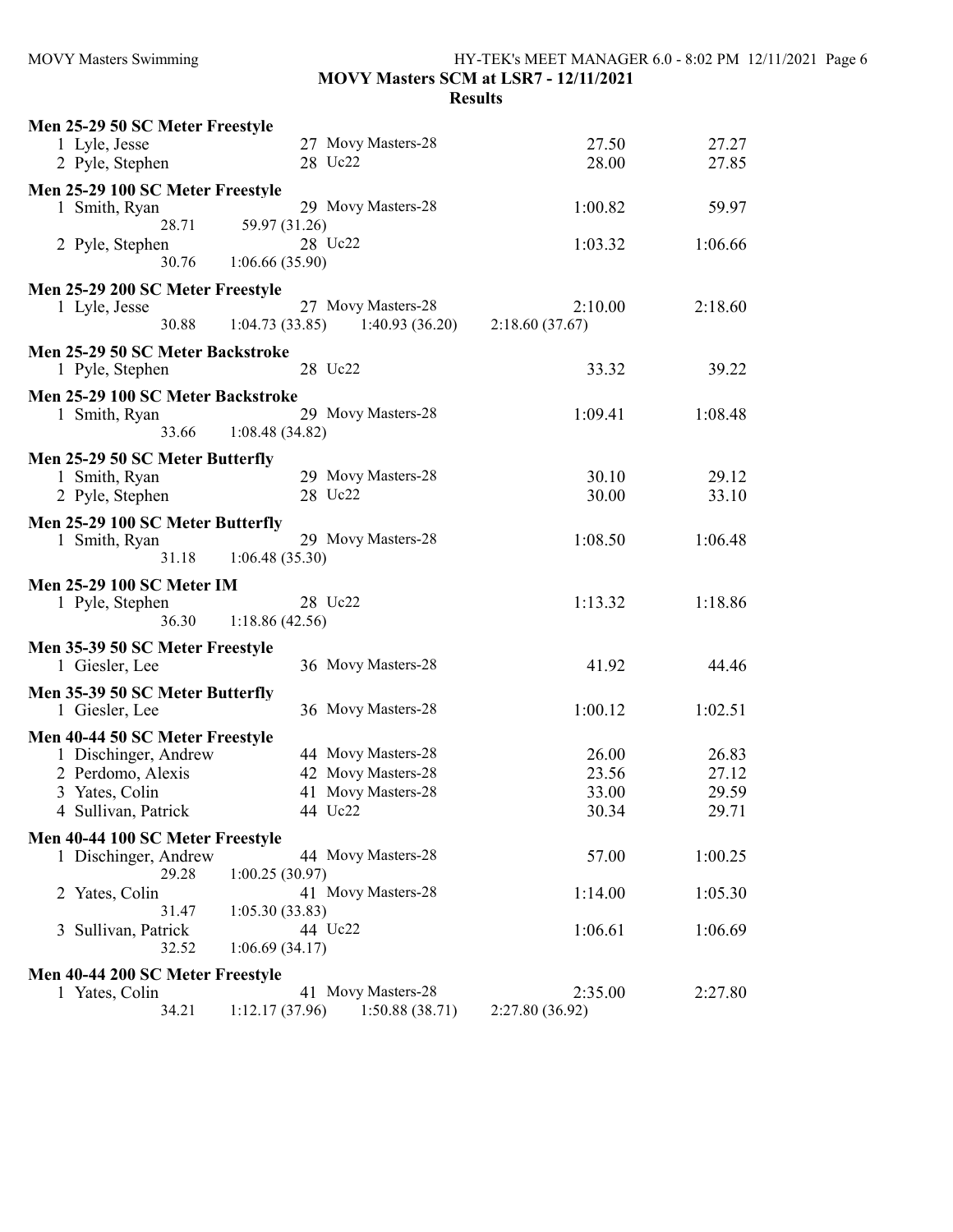# MOVY Masters Swimming HY-TEK's MEET MANAGER 6.0 - 8:02 PM 12/11/2021 Page 7 MOVY Masters SCM at LSR7 - 12/11/2021

| Men 40-44 400 SC Meter Freestyle                     |                       |                                                    |                           |         |
|------------------------------------------------------|-----------------------|----------------------------------------------------|---------------------------|---------|
| 1 Yates, Colin                                       |                       | 41 Movy Masters-28                                 | 6:00.00                   | 5:20.88 |
|                                                      |                       | 33.93 1:10.22 (36.29) 1:48.28 (38.06)              | 2:28.37(40.09)            |         |
| 3:10.52(42.15)                                       |                       | $3:53.87(43.35)$ $4:37.99(44.12)$                  | 5:20.88(42.89)            |         |
| Men 40-44 50 SC Meter Backstroke                     |                       |                                                    |                           |         |
| 1 Perdomo, Alexis                                    |                       | 42 Movy Masters-28                                 | 24.12                     | 30.56   |
| Men 40-44 100 SC Meter Breaststroke                  |                       |                                                    |                           |         |
| 1 Sullivan, Patrick                                  |                       | 44 Uc22                                            | 1:28.80                   | 1:28.50 |
| 42.35                                                | 1:28.50(46.15)        |                                                    |                           |         |
| Men 40-44 50 SC Meter Butterfly                      |                       |                                                    |                           |         |
| 1 Perdomo, Alexis                                    |                       | 42 Movy Masters-28                                 | 24.01                     | 27.95   |
| 2 Dischinger, Andrew                                 |                       | 44 Movy Masters-28                                 | 28.00                     | 29.01   |
| Men 40-44 100 SC Meter Butterfly                     |                       |                                                    |                           |         |
| 1 Perdomo, Alexis                                    |                       | 42 Movy Masters-28                                 | 53.48                     | 1:04.46 |
|                                                      | 29.82 1:04.46 (34.64) |                                                    |                           |         |
| 2 Dischinger, Andrew                                 |                       | 44 Movy Masters-28                                 | 1:00.00                   | 1:07.61 |
| 30.98                                                | 1:07.61(36.63)        |                                                    |                           |         |
| Men 40-44 200 SC Meter Butterfly                     |                       |                                                    |                           |         |
| 1 Perdomo, Alexis                                    |                       | 42 Movy Masters-28                                 | 1:54.97                   | 2:35.26 |
| 34.35                                                |                       | $1:12.06(37.71)$ $1:52.08(40.02)$                  | 2:35.26(43.18)            |         |
| <b>Men 40-44 100 SC Meter IM</b>                     |                       |                                                    |                           |         |
| 1 Sullivan, Patrick                                  |                       | 44 Uc22                                            | 1:17.70                   | 1:16.88 |
| 36.21                                                | 1:16.88(40.67)        |                                                    |                           |         |
| Men 45-49 50 SC Meter Freestyle                      |                       |                                                    |                           |         |
| 1 Moore, Scott                                       |                       | 49 Movy Masters-28                                 | 27.00                     | 29.97   |
| Men 45-49 100 SC Meter Freestyle                     |                       |                                                    |                           |         |
| 1 Moore, Scott                                       |                       | 49 Movy Masters-28                                 | 1:05.00                   | 1:09.47 |
| 32.72                                                | 1:09.47(36.75)        |                                                    |                           |         |
| Men 45-49 200 SC Meter Freestyle                     |                       |                                                    |                           |         |
| 1 Shefchik, Byron                                    |                       | 47 Northwest Arkansas Masters-23                   | 2:08.00                   | 2:08.34 |
| 31.10                                                |                       | $1:04.31(33.21)$ $1:37.42(33.11)$                  | 2:08.34(30.92)            |         |
| Men 45-49 50 SC Meter Breaststroke                   |                       |                                                    |                           |         |
| 1 Rezek, Tony                                        |                       | 49 Movy Masters-28                                 | 36.00                     | 33.94   |
|                                                      |                       |                                                    |                           |         |
| Men 45-49 100 SC Meter Breaststroke<br>1 Rezek, Tony |                       | 49 Movy Masters-28                                 | 1:15.00                   | 1:17.30 |
| 36.41                                                | 1:17.30(40.89)        |                                                    |                           |         |
|                                                      |                       |                                                    |                           |         |
| Men 45-49 50 SC Meter Butterfly<br>1 Moore, Scott    |                       | 49 Movy Masters-28                                 | 30.00                     | 37.55   |
|                                                      |                       |                                                    |                           |         |
| Men 45-49 100 SC Meter Butterfly                     |                       | 47 Northwest Arkansas Masters-23                   |                           |         |
| 1 Shefchik, Byron<br>29.03                           |                       |                                                    | 59.14                     | 1:01.07 |
|                                                      | 1:01.07(32.04)        |                                                    |                           |         |
| Men 45-49 200 SC Meter Butterfly                     |                       |                                                    |                           |         |
| 1 Shefchik, Byron<br>33.06                           | 1:10.27(37.21)        | 47 Northwest Arkansas Masters-23<br>1:48.07(37.80) | 2:30.00<br>2:24.80(36.73) | 2:24.80 |
|                                                      |                       |                                                    |                           |         |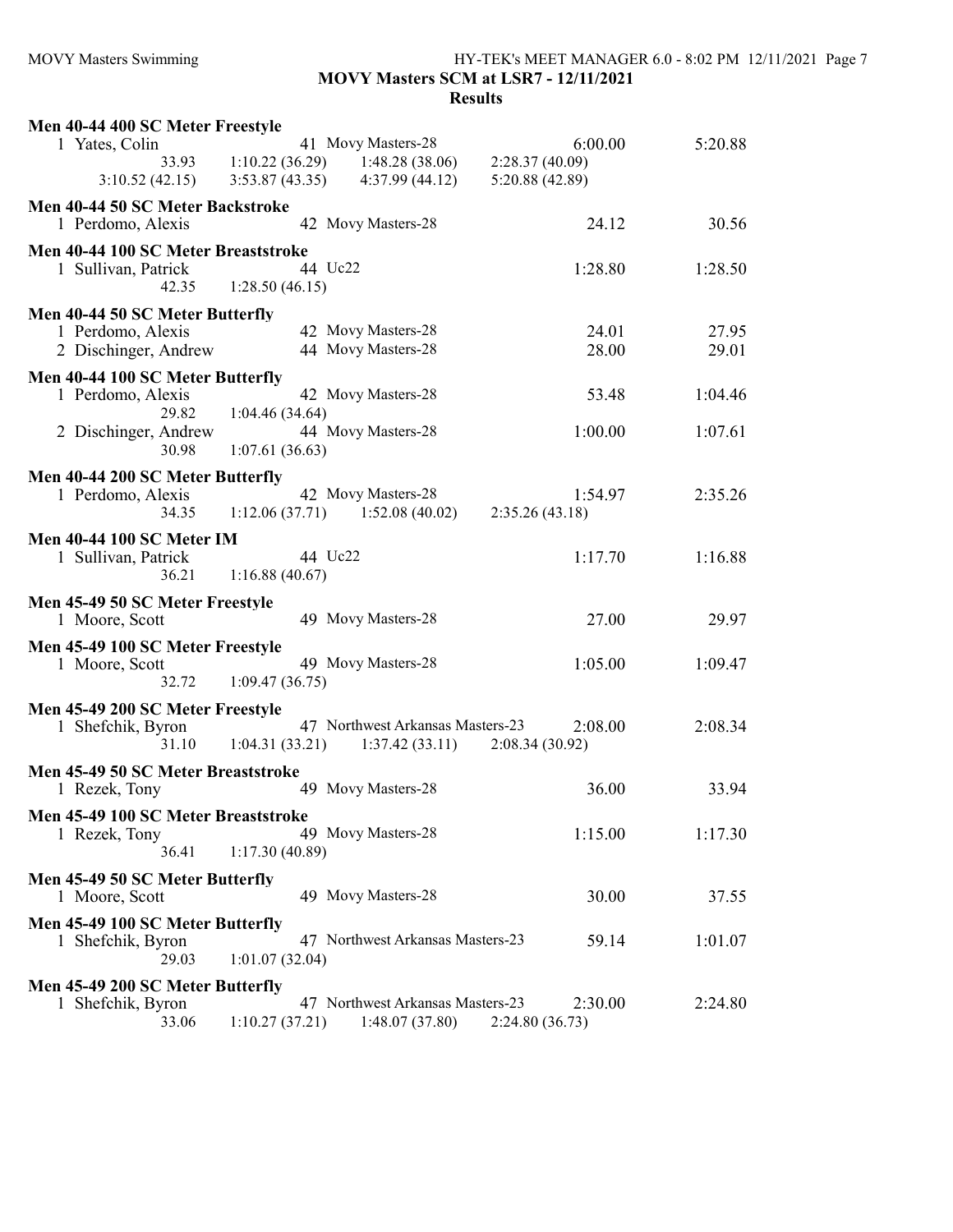## MOVY Masters Swimming HY-TEK's MEET MANAGER 6.0 - 8:02 PM 12/11/2021 Page 8 MOVY Masters SCM at LSR7 - 12/11/2021 Results

| <b>Men 45-49 100 SC Meter IM</b>  |                  |                                  |                  |          |
|-----------------------------------|------------------|----------------------------------|------------------|----------|
| 1 Rezek, Tony                     |                  | 49 Movy Masters-28               | 1:10.00          | 1:12.73  |
| 35.30                             | 1:12.73(37.43)   |                                  |                  |          |
| 2 Moore, Scott                    |                  | 49 Movy Masters-28               | 1:10.00          | 1:18.25  |
| 36.30                             | 1:18.25(41.95)   |                                  |                  |          |
|                                   |                  |                                  |                  |          |
| <b>Men 45-49 200 SC Meter IM</b>  |                  |                                  |                  |          |
| 1 Shefchik, Byron                 |                  | 47 Northwest Arkansas Masters-23 | 2:11.43          | 2:15.47  |
| 29.39                             | 1:05.70(36.31)   | 1:43.08(37.38)                   | 2:15.47 (32.39)  |          |
| <b>Men 45-49 400 SC Meter IM</b>  |                  |                                  |                  |          |
| 1 Shefchik, Byron                 |                  | 47 Northwest Arkansas Masters-23 | 4:55.72          | 4:51.24  |
| 30.92                             | 1:06.65(35.73)   | 1:46.64(39.99)                   | 2:27.20(40.56)   |          |
| 3:05.29(38.09)                    | 3:44.18(38.89)   | 4:18.26(34.08)                   | 4:51.24 (32.98)  |          |
|                                   |                  |                                  |                  |          |
| Men 50-54 200 SC Meter Freestyle  |                  |                                  |                  |          |
| 1 Dickson, Kurt                   |                  | 54 Golden Road Aquatics-33       | 2:08.52          | 2:08.41  |
| 30.62                             | 1:04.00(33.38)   | 1:37.15(33.15)                   | 2:08.41(31.26)   |          |
| Men 50-54 400 SC Meter Freestyle  |                  |                                  |                  |          |
| 1 Kovach, Brandon                 |                  | 50 St. Louis Area Masters-22     | 6:10.00          | 5:51.40  |
| 41.33                             | 1:24.24(42.91)   | 2:08.66(44.42)                   | 2:53.76(45.10)   |          |
| 3:39.26(45.50)                    | 4:24.80(45.54)   | 5:09.49(44.69)                   | 5:51.40 (41.91)  |          |
| Men 50-54 800 SC Meter Freestyle  |                  |                                  |                  |          |
| 1 Dickson, Kurt                   |                  | 54 Golden Road Aquatics-33       | 9:11.72          | 9:17.64  |
|                                   |                  |                                  |                  |          |
| Men 50-54 1500 SC Meter Freestyle |                  |                                  |                  |          |
| 1 Kovach, Brandon                 |                  | 50 St. Louis Area Masters-22     | 30:00.00         | 23:43.14 |
| 2 Whitlock, Doug                  |                  | 53 St. Louis Area Masters-22     | 24:00.00         | 25:09.53 |
| 47.94                             | 1:37.10(49.16)   | 2:27.28(50.18)                   |                  |          |
| 4:07.12()                         | 4:56.38(49.26)   | 5:46.86 (50.48)                  |                  |          |
| 8:19.58()                         | 9:08.36(48.78)   | 9:57.75(49.39)                   | 10:48.73 (50.98) |          |
| 11:39.34(50.61)                   | 12:30.33 (50.99) | 13:21.86 (51.53)                 | 14:11.53 (49.67) |          |
| 15:02.78 (51.25)                  |                  | 15:52.93()                       | 16:44.17 (51.24) |          |
| 17:35.25 (51.08)                  | 18:26.58 (51.33) | 19:17.35 (50.77)                 | 20:07.62 (50.27) |          |
| 20:58.10 (50.48)                  | 21:48.66 (50.56) | 22:39.06 (50.40)                 | 23:29.81 (50.75) |          |
| 24:20.33 (50.52)                  | 25:09.53 (49.20) |                                  |                  |          |
| Men 50-54 200 SC Meter Backstroke |                  |                                  |                  |          |
| 1 Dickson, Kurt                   |                  | 54 Golden Road Aquatics-33       | 2:21.50          | 2:17.48  |
| 32.86                             |                  |                                  |                  |          |
|                                   | 1:07.44(34.58)   | 1:42.80(35.36)                   | 2:17.48 (34.68)  |          |
| Men 55-59 50 SC Meter Freestyle   |                  |                                  |                  |          |
| 1 Rangel, Rick                    |                  | 56 Movy Masters-28               | 38.00            | 34.26    |
| Men 55-59 200 SC Meter Freestyle  |                  |                                  |                  |          |
| 1 Halliburton, Scott              |                  | 59 Northwest Arkansas Masters-23 | 2:19.47          | 2:28.66  |
| 33.40                             | 1:11.10(37.70)   | 1:50.24(39.14)                   | 2:28.66 (38.42)  |          |
|                                   |                  |                                  |                  |          |
| Men 55-59 400 SC Meter Freestyle  |                  |                                  |                  |          |
| --- Schmidt, Jeff V               |                  | 58 Movy Masters-28               | 5:22.00          | DQ       |
| 35.30                             | 1:14.63(39.33)   | 1:55.44(40.81)                   | 2:37.18(41.74)   |          |
| 3:20.38(43.20)                    | 4:05.50(45.12)   | 4:55.56(50.06)                   |                  |          |
| Men 55-59 800 SC Meter Freestyle  |                  |                                  |                  |          |
| 1 Rangel, Rick                    |                  | 56 Movy Masters-28               | 11:50.00         | 11:43.50 |
|                                   |                  |                                  |                  |          |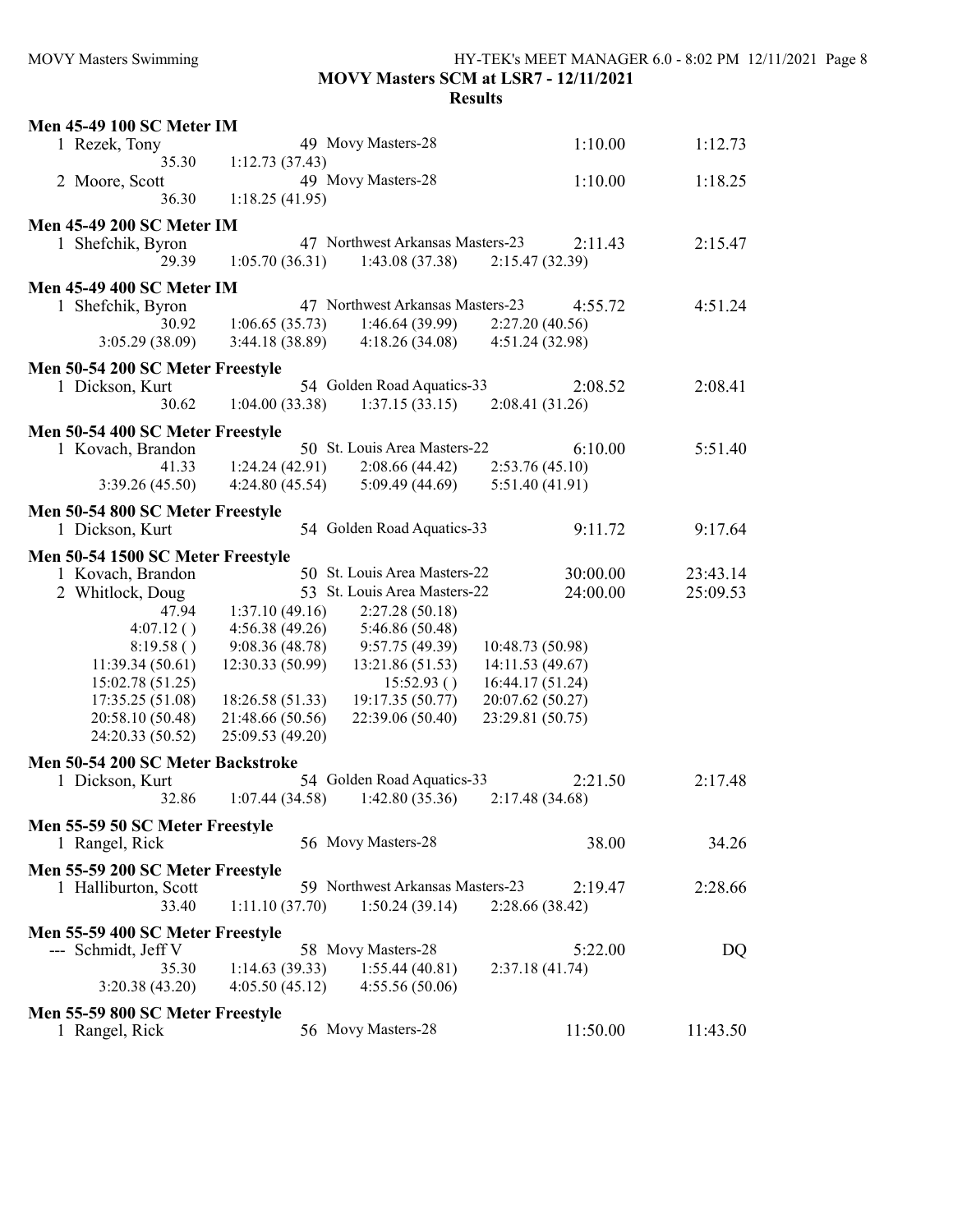## MOVY Masters Swimming HY-TEK's MEET MANAGER 6.0 - 8:02 PM 12/11/2021 Page 9 MOVY Masters SCM at LSR7 - 12/11/2021 Results

## Men 55-59 1500 SC Meter Freestyle

| 1 Rangel, Rick                   |                  | 56 Movy Masters-28               | 22:15.00         | 21:32.00    |
|----------------------------------|------------------|----------------------------------|------------------|-------------|
| 37.38                            | 1:19.89(42.51)   | 2:03.49(43.60)                   | 2:46.07 (42.58)  |             |
| 3:29.66 (43.59)                  | 4:12.91(43.25)   | 4:56.47(43.56)                   | 5:39.46 (42.99)  |             |
| 6:23.11(43.65)                   | 7:06.39(43.28)   | 7:49.87 (43.48)                  | 8:34.11 (44.24)  |             |
| 9:17.52(43.41)                   | 10:00.84 (43.32) | 10:43.91 (43.07)                 | 11:26.95 (43.04) |             |
| 12:10.00(43.05)                  | 12:53.35(43.35)  | 13:36.76 (43.41)                 | 14:19.91 (43.15) |             |
| 15:03.43 (43.52)                 | 15:47.39 (43.96) | 16:31.02(43.63)                  | 17:14.53(43.51)  |             |
| 17:57.88 (43.35)                 | 18:41.31 (43.43) | 19:24.31 (43.00)                 | 20:08.17 (43.86) |             |
| 20:51.11 (42.94)                 | 21:32.00 (40.89) |                                  |                  |             |
| Men 55-59 50 SC Meter Butterfly  |                  |                                  |                  |             |
| 1 Halliburton, Scott             |                  | 59 Northwest Arkansas Masters-23 | 30.43            | 31.98       |
| 2 Thompson, Anthony              |                  | 57 Movy Masters-28               | 31.15            | 32.96       |
|                                  |                  |                                  |                  |             |
| Men 55-59 100 SC Meter Butterfly |                  |                                  |                  |             |
| 1 Halliburton, Scott             |                  | 59 Northwest Arkansas Masters-23 | 1:07.97          | 1:14.47     |
| 34.76                            | 1:14.47(39.71)   |                                  |                  |             |
| Men 55-59 200 SC Meter Butterfly |                  |                                  |                  |             |
| 1 Halliburton, Scott             |                  | 59 Northwest Arkansas Masters-23 | 2:35.36          | 2:43.72     |
| 35.19                            | 1:16.10(40.91)   | 1:59.39(43.29)                   | 2:43.72(44.33)   |             |
| <b>Men 55-59 100 SC Meter IM</b> |                  |                                  |                  |             |
| 1 Thompson, Anthony              |                  | 57 Movy Masters-28               | 1:17.00          | 1:19.35     |
| 37.60                            | 1:19.35(41.75)   |                                  |                  |             |
| <b>Men 55-59 200 SC Meter IM</b> |                  |                                  |                  |             |
| 1 Thompson, Anthony              |                  | 57 Movy Masters-28               | 2:57.83          | 3:05.77     |
| 38.21                            | 1:31.09(52.88)   | 2:24.11(53.02)                   | 3:05.77(41.66)   |             |
| <b>Men 55-59 400 SC Meter IM</b> |                  |                                  |                  |             |
| 1 Thompson, Anthony              |                  | 57 Movy Masters-28               | 6:09.99          | 6:24.48     |
| 35.84                            | 1:24.72(48.88)   | 2:18.78(54.06)                   | 3:10.96(52.18)   |             |
| 4:03.76(52.80)                   | 4:54.59(50.83)   | 5:39.78 (45.19)                  | 6:24.48(44.70)   |             |
| Men 60-64 50 SC Meter Freestyle  |                  |                                  |                  |             |
| 1 Sherman, Bill                  |                  | 63 Movy Masters-28               | 28.50            | 27.19       |
| 2 Welchlin, Bob                  |                  | 64 Movy Masters-28               | 29.36            | 29.21       |
| 3 Shirley, Matthew G             |                  | 60 Movy Masters-28               | 37.55            | 29.59       |
| 4 Bailey, David                  |                  | 62 Movy Masters-28               |                  |             |
|                                  |                  | 61 MC Soakers-23                 | 30.00            | 32.19       |
| 5 Farnham, Mark                  |                  |                                  |                  | NT<br>36.41 |
| Men 60-64 100 SC Meter Freestyle |                  |                                  |                  |             |
| 1 Sherman, Bill                  |                  | 63 Movy Masters-28               | 1:04.00          | 1:01.72     |
| 29.35                            | 1:01.72(32.37)   |                                  |                  |             |
| 2 Welchlin, Bob                  |                  | 64 Movy Masters-28               | 1:08.16          | 1:06.21     |
| 32.07                            | 1:06.21(34.14)   |                                  |                  |             |
| 3 Biesecker, Cal                 |                  | 60 Movy Masters-28               | 1:05.22          | 1:06.25     |
| 32.55                            | 1:06.25(33.70)   |                                  |                  |             |
| 4 Bailey, David                  |                  | 62 Movy Masters-28               | 1:10.00          | 1:18.45     |
| 36.12                            | 1:18.45(42.33)   |                                  |                  |             |
| Men 60-64 200 SC Meter Freestyle |                  |                                  |                  |             |
| 1 Biesecker, Cal                 |                  | 60 Movy Masters-28               | 2:21.52          | 2:27.00     |
| 34.44                            | 1:11.83(37.39)   | 1:49.95 (38.12)                  | 2:27.00 (37.05)  |             |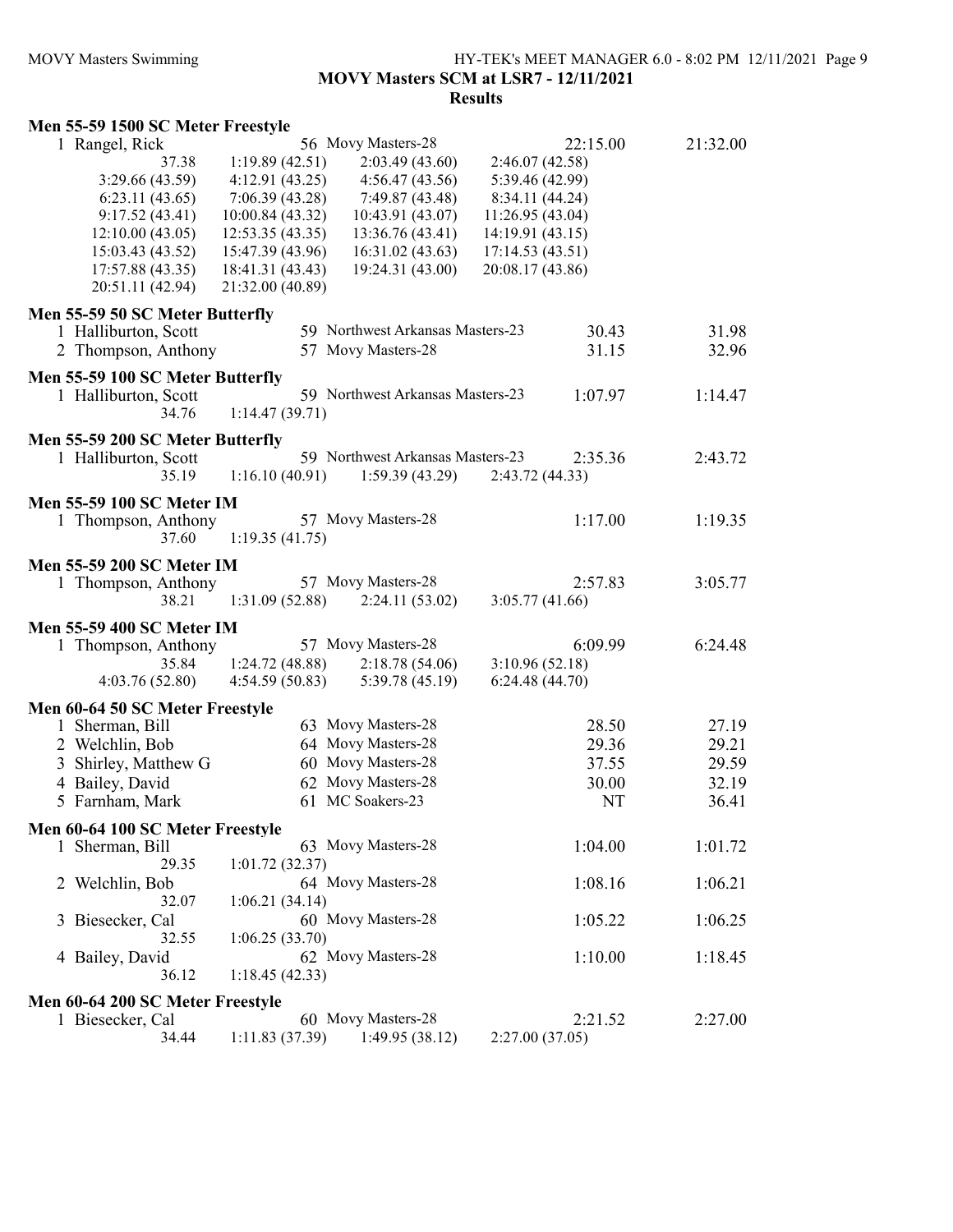# MOVY Masters Swimming HY-TEK's MEET MANAGER 6.0 - 8:02 PM 12/11/2021 Page 10 MOVY Masters SCM at LSR7 - 12/11/2021

| Men 60-64 400 SC Meter Freestyle    |                                   |                    |                 |         |
|-------------------------------------|-----------------------------------|--------------------|-----------------|---------|
| 1 Biesecker, Cal                    |                                   | 60 Movy Masters-28 | 5:15.00         | 5:05.66 |
| 33.64                               | 1:10.74(37.10)                    | 1:48.74(38.00)     | 2:27.13 (38.39) |         |
| 3:06.22(39.09)                      | 3:45.94(39.72)                    | 4:26.35(40.41)     | 5:05.66 (39.31) |         |
| Men 60-64 50 SC Meter Backstroke    |                                   |                    |                 |         |
| 1 Wells, Brad                       |                                   | 60 Movy Masters-28 | 30.50           | 31.68   |
| 2 Bailey, David                     |                                   | 62 Movy Masters-28 | 35.00           | 40.53   |
| Men 60-64 100 SC Meter Backstroke   |                                   |                    |                 |         |
| 1 Wells, Brad                       |                                   | 60 Movy Masters-28 | 1:10.00         | 1:09.05 |
| 33.60                               | 1:09.05(35.45)                    |                    |                 |         |
| 2 Bailey, David                     |                                   | 62 Movy Masters-28 | 1:30.00         | 1:35.94 |
| 47.83                               | 1:35.94(48.11)                    |                    |                 |         |
| Men 60-64 200 SC Meter Backstroke   |                                   |                    |                 |         |
| 1 Wells, Brad                       |                                   | 60 Movy Masters-28 | 2:35.00         | 2:37.60 |
| 36.42                               | $1:16.06(39.64)$ $1:57.28(41.22)$ |                    | 2:37.60(40.32)  |         |
|                                     |                                   |                    |                 |         |
| Men 60-64 50 SC Meter Breaststroke  |                                   |                    |                 |         |
| 1 Bailey, David                     |                                   | 62 Movy Masters-28 | 55.00           | 45.79   |
| Men 60-64 200 SC Meter Breaststroke |                                   |                    |                 |         |
| 1 Spears, Bob                       |                                   | 62 Movy Masters-28 | 3:16.70         | 3:14.48 |
| 43.99                               | 1:33.31(49.32)                    | 2:24.54(51.23)     | 3:14.48(49.94)  |         |
| Men 60-64 50 SC Meter Butterfly     |                                   |                    |                 |         |
| 1 Spears, Bob                       |                                   | 62 Movy Masters-28 | 31.40           | 32.36   |
| 2 Sherman, Bill                     |                                   | 63 Movy Masters-28 | 35.00           | 32.92   |
| 3 Welchlin, Bob                     |                                   | 64 Movy Masters-28 | 33.84           | 33.88   |
| 4 Shirley, Matthew G                |                                   | 60 Movy Masters-28 | 41.33           | 45.40   |
| Men 60-64 100 SC Meter Butterfly    |                                   |                    |                 |         |
| 1 Spears, Bob                       |                                   | 62 Movy Masters-28 | 1:13.00         | 1:13.87 |
| 34.00                               | 1:13.87(39.87)                    |                    |                 |         |
| <b>Men 60-64 100 SC Meter IM</b>    |                                   |                    |                 |         |
| 1 Sherman, Bill                     |                                   | 63 Movy Masters-28 | 1:15.00         | 1:12.07 |
| 33.63                               | 1:12.07(38.44)                    |                    |                 |         |
| 2 Spears, Bob                       |                                   | 62 Movy Masters-28 | NT              | 1:17.56 |
| 36.20                               | 1:17.56(41.36)                    |                    |                 |         |
| Welchlin, Bob<br>3                  |                                   | 64 Movy Masters-28 | 1:18.00         | 1:18.17 |
| 36.13                               | 1:18.17(42.04)                    |                    |                 |         |
| 4 Shirley, Matthew G                |                                   | 60 Movy Masters-28 | 1:56.99         | 1:49.01 |
| 49.61                               | 1:49.01(59.40)                    |                    |                 |         |
| <b>Men 60-64 200 SC Meter IM</b>    |                                   |                    |                 |         |
| 1 Biesecker, Cal                    |                                   | 60 Movy Masters-28 | 2:46.50         | 2:45.93 |
| 35.37                               | 1:17.76(42.39)                    | 2:07.61(49.85)     | 2:45.93 (38.32) |         |
| 2 Spears, Bob                       |                                   | 62 Movy Masters-28 | 2:46.10         | 2:49.91 |
| 34.28                               | 1:19.35(45.07)                    | 2:08.87(49.52)     | 2:49.91 (41.04) |         |
| Men 65-69 100 SC Meter Freestyle    |                                   |                    |                 |         |
| 1 Richey, Keith D                   |                                   | 69 Movy Masters-28 | 1:09.00         | 1:09.83 |
| 33.84                               | 1:09.83(35.99)                    |                    |                 |         |
|                                     |                                   |                    |                 |         |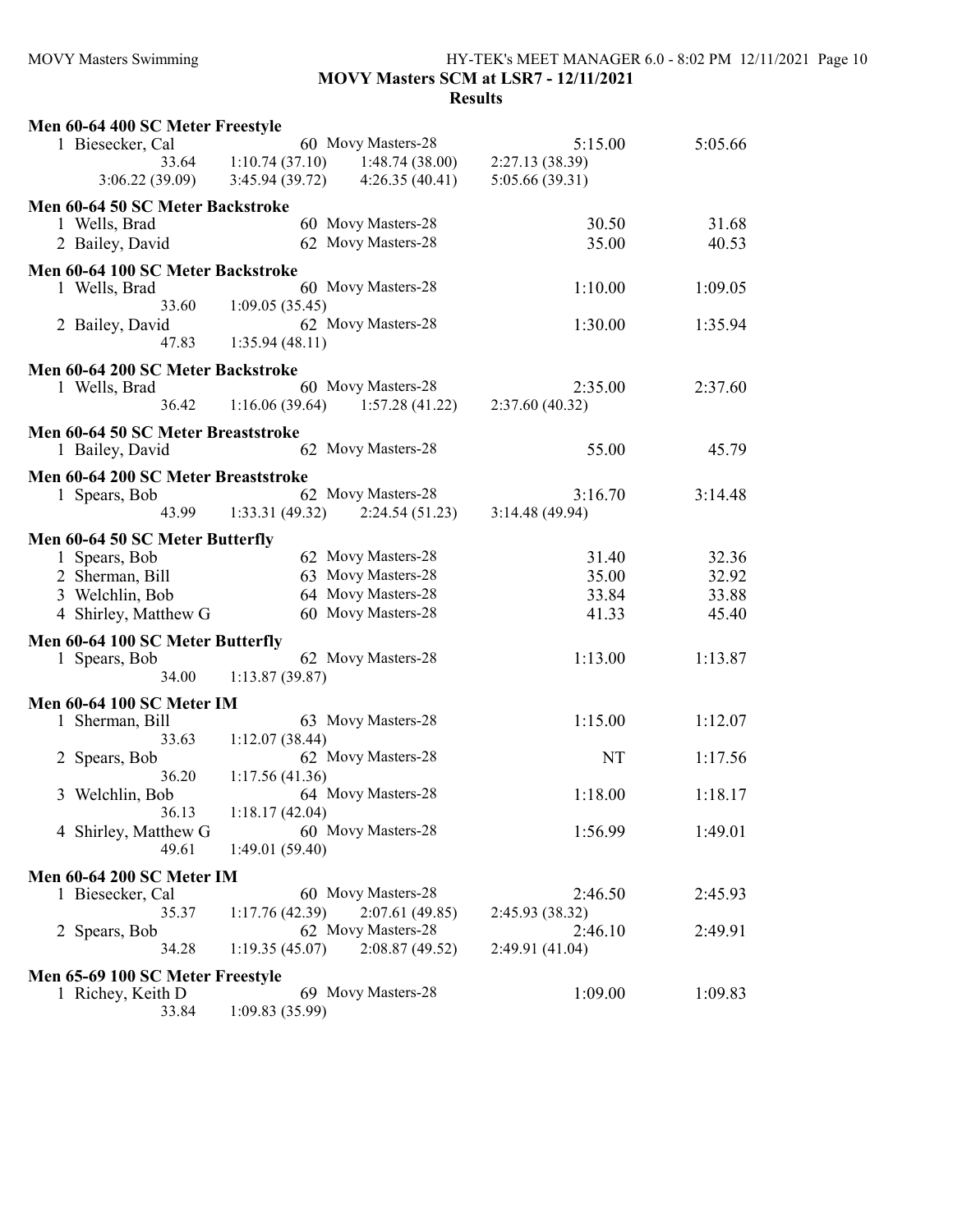## MOVY Masters Swimming HY-TEK's MEET MANAGER 6.0 - 8:02 PM 12/11/2021 Page 11 MOVY Masters SCM at LSR7 - 12/11/2021 Results

| Men 65-69 200 SC Meter Freestyle    |                                                    |                                   |                  |          |
|-------------------------------------|----------------------------------------------------|-----------------------------------|------------------|----------|
| 1 Recalde, Marco                    |                                                    | 67 Movy Masters-28                | 3:13.99          | 3:14.36  |
|                                     | 43.34 1:33.18 (49.84)                              | 2:25.28(52.10)                    | 3:14.36(49.08)   |          |
| 2 Kossoy, Allen                     |                                                    | 68 Movy Masters-28                | 3:45.00          | 3:52.70  |
| 49.83                               | 2:49.21 (1:59.38)                                  | 3:52.91(1:03.70)                  | 3:52.70()        |          |
|                                     |                                                    |                                   |                  |          |
| Men 65-69 400 SC Meter Freestyle    |                                                    | 69 Movy Masters-28                | 5:45.00          | 5:39.47  |
| 1 Richey, Keith D<br>38.20          | 1:19.04(40.84)                                     |                                   |                  |          |
|                                     |                                                    | 2:02.47(43.43)                    | 2:45.98(43.51)   |          |
| 3:29.54(43.56)                      |                                                    | $4:14.37(44.83)$ $4:58.00(43.63)$ | 5:39.47(41.47)   |          |
| 2 Kossoy, Allen                     |                                                    | 68 Movy Masters-28                | 8:00.00          | 8:05.80  |
| 49.00                               | 1:47.85 (58.85)                                    |                                   | 3:55.53()        |          |
|                                     |                                                    | $6:04.15$ () $8:05.80$ (2:01.65)  |                  |          |
| Men 65-69 1500 SC Meter Freestyle   |                                                    |                                   |                  |          |
| 1 Recalde, Marco                    |                                                    | 67 Movy Masters-28                | 26:59.90         | 27:43.40 |
| Men 65-69 50 SC Meter Backstroke    |                                                    |                                   |                  |          |
| 1 Recalde, Marco                    |                                                    | 67 Movy Masters-28                | 49.99            | 53.19    |
|                                     |                                                    |                                   |                  |          |
| Men 65-69 100 SC Meter Breaststroke |                                                    |                                   |                  |          |
| 1 Kossoy, Allen                     |                                                    | 68 Movy Masters-28                | 2:15.00          | 2:16.64  |
|                                     | $1:04.25$ $2:16.64$ (1:12.39)                      |                                   |                  |          |
| Men 65-69 50 SC Meter Butterfly     |                                                    |                                   |                  |          |
| 1 Richey, Keith D                   |                                                    | 69 Movy Masters-28                | 34.00            | 34.40    |
|                                     |                                                    |                                   |                  |          |
| Men 65-69 100 SC Meter Butterfly    |                                                    | 67 Movy Masters-28                |                  |          |
| 1 Recalde, Marco                    | 49.72 1:47.00 (57.28)                              |                                   | 1:51.99          | 1:47.00  |
|                                     |                                                    |                                   |                  |          |
| <b>Men 65-69 100 SC Meter IM</b>    |                                                    |                                   |                  |          |
| 1 Recalde, Marco                    |                                                    | 67 Movy Masters-28                | 1:43.10          | 1:46.58  |
|                                     | 48.64 1:46.58 (57.94)                              |                                   |                  |          |
| Men 70-74 200 SC Meter Freestyle    |                                                    |                                   |                  |          |
| 1 Glidden, Chip                     |                                                    | 71 Movy Masters-28                | 2:45.45          | 3:11.37  |
|                                     | $\overline{44.95}$ 1:33.80 (48.85) 2:22.95 (49.15) |                                   | 3:11.37(48.42)   |          |
|                                     |                                                    |                                   |                  |          |
| Men 70-74 400 SC Meter Freestyle    |                                                    |                                   |                  |          |
| 1 Glidden, Chip                     |                                                    | 71 Movy Masters-28                | 5:35.35          | 6:18.88  |
|                                     | $\hat{4}4.80$ 1:32.88 (48.08) 2:21.22 (48.34)      |                                   | 3:10.00(48.78)   |          |
| 3:57.77(47.77)                      | 4:45.21 (47.44)                                    | 5:32.44(47.23)                    | 6:18.88(46.44)   |          |
| Men 70-74 1500 SC Meter Freestyle   |                                                    |                                   |                  |          |
| 1 Glidden, Chip                     |                                                    | 71 Movy Masters-28                | 26:26.26         | 24:30.76 |
| 48.19                               | 1:37.32(49.13)                                     | 2:26.13(48.81)                    | 3:14.90(48.77)   |          |
| 4:02.89 (47.99)                     | 4:50.88 (47.99)                                    | 5:39.44 (48.56)                   | 6:27.84(48.40)   |          |
| 7:16.95(49.11)                      | 8:05.81 (48.86)                                    | 8:55.00(49.19)                    | 9:43.76(48.76)   |          |
| 10:32.50 (48.74)                    | 11:21.46 (48.96)                                   | 12:10.76 (49.30)                  | 12:59.96 (49.20) |          |
| 13:48.88 (48.92)                    | 14:38.62 (49.74)                                   | 15:27.63 (49.01)                  | 16:17.39 (49.76) |          |
| 17:06.79 (49.40)                    | 17:56.20 (49.41)                                   | 18:46.15 (49.95)                  | 19:35.20 (49.05) |          |
| 20:24.90 (49.70)                    | 21:14.34 (49.44)                                   | 22:03.56 (49.22)                  | 22:53.56 (50.00) |          |
| 23:42.76 (49.20)                    | 24:30.76 (48.00)                                   |                                   |                  |          |
| Men 70-74 200 SC Meter Backstroke   |                                                    |                                   |                  |          |
| 1 Glidden, Chip                     |                                                    | 71 Movy Masters-28                | 3:15.15          | 3:23.86  |
| 49.81                               | 1:40.19 (50.38)                                    | 2:32.42 (52.23)                   | 3:23.86 (51.44)  |          |
|                                     |                                                    |                                   |                  |          |